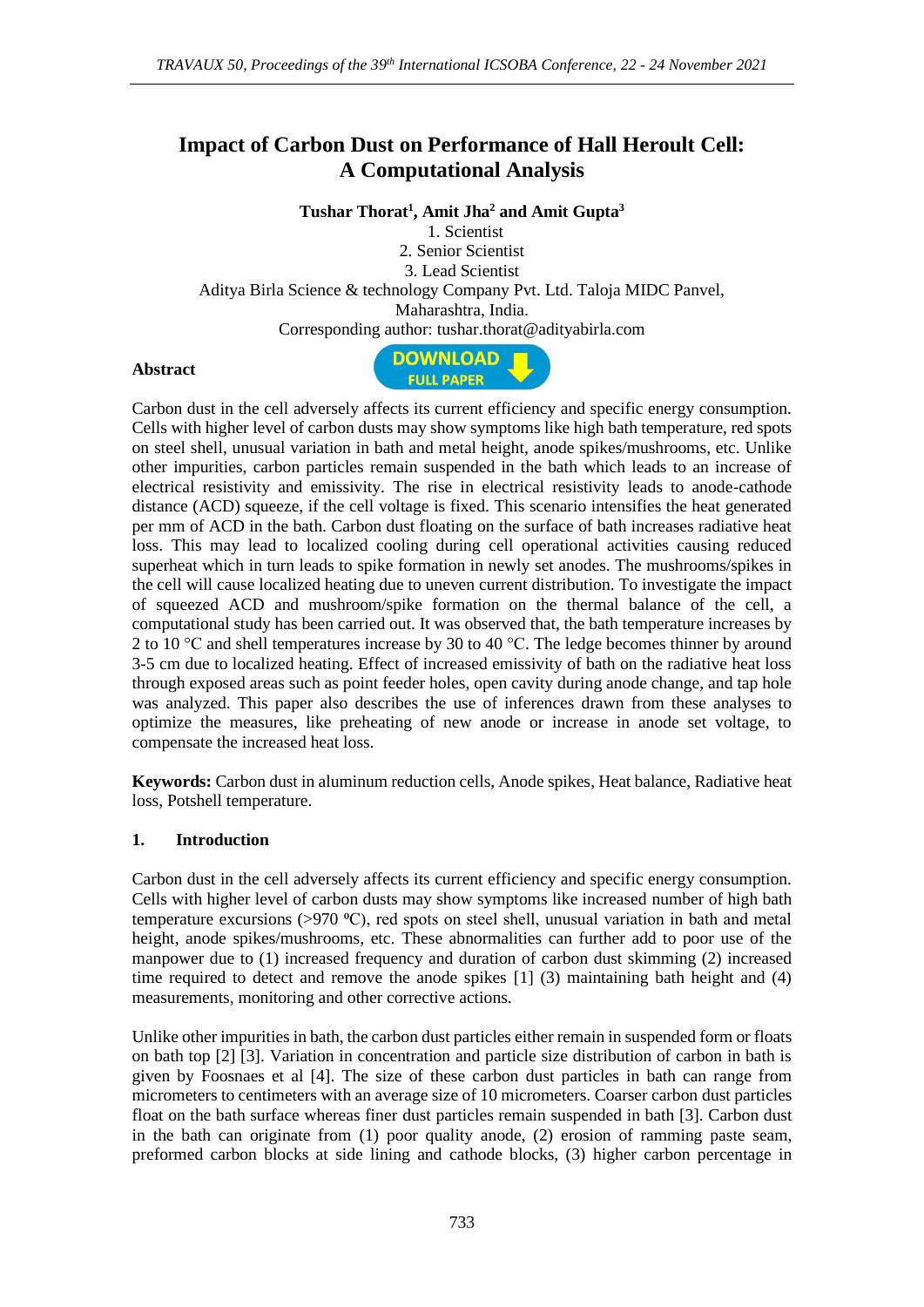recycled anode cover material, (4) carbon fines captured by dry scrubbers returning to the cell through secondary alumina feeding, (5) stub protection material which is directly lost into bath [1], etc. One of the major issues associated with carbon dust is an increase of electrical resistivity of the bath. Based on the laboratory experiments, Bugnion et al. [3] reported that the electrical resistivity of bath can increase by 70 % if carbon concentration in bath increases from 0.06 % to 1.01 %. Foosnaes et al [4] presented computational study, complemented with plant scale experiment, reporting 6 % increase in bath resistance with 1 % carbon content. As bath resistivity increases, ACD gets squeezed to keep the voltage in set operating band. This effectively increases heat generated per unit depth of ACD. Such localized heating will impact bath temperature, side ledge thickness and the steel shell wall temperature.

The presence of carbon dust in the bath also increases the emissivity of bath by 23 % as reported by Bernd Rolofs [5]. Rise in bath emissivity will increase radiative heat loss from open cavity during anode change operation. Also, extra energy is supplied during anode change to compensate for heat loss and heat required by freshly installed 'cold' anodes to achieve the steady state temperature. Nevertheless, the increased radiative heat loss due to carbon dust will lead to localized drop in bath superheat. The decrease in superheat can lead to freezing of electrolyte on anode bottom surface causing uneven carbon consumption and eventually forming mushrooms or spikes [5], which are discussed in [6]. In older cells, lower superheat and lower ACD can cause more severe problems.

Poor control of cell thermal balance will intensify issues like mushroom formation, high bath temperature, low bath height, frequent jumps in excess AlF3, etc. To investigate the thermal impact of increased bath resistivity, squeezed ACD, mushroom/spike formation and higher excess  $AIF_3$ , a computational study has been carried out and will be discussed in this paper. The effect of increased emissivity of bath on the radiative heat loss through exposed areas such as point feeder holes, tap holes and open cavity during anode change is analyzed through analytical calculations. This paper also describes the use of inferences drawn from these analyses to optimize the measures, like preheating of new anode or increase in anode set voltage, to compensate the increased heat loss.

## **2. Methodology**

To illustrate the impact of increase in the bath resistivity and the anode spike on thermal balance and current distribution in a cell, thermoelectric simulations were carried out using a 3D finite element model in ANSYS APDL environment. This model was developed in the past for an 86 kA cell technology [8]. The same model was recalibrated for 235 kA cell technology. Model results were validated against thermal and electrical measurements, such as steel shell temperature, cathode voltage drop, electrolyte ledge profile, etc. To analyze impact of bath emissivity increase, an analytical equation is developed and used to quantify heat losses during anode change operation.

## **2.1 Increase of Bath Resistivity**

Carbon dust content in bath considered for this study is in the range of 0.06 % to 1.01 %. The data of bath resistivities for different concentrations of the carbon dust in the bath are adopted from recent work by Louis Bugnion et al [3]. Based on the change in bath resistivity, ACD is being calculated for fixed bath voltage of 1.5 V and carbon content of 0.06 % (Case 1), 0.16 % (Case 2) and 1.01 % (Case 3). Case 1, case 2 and case 3 are analyzed for critical thermal parameters of the cell.

Thermo-electric simulations were carried out to analyze cumulative impact of presence of carbon dust and high excess  $\text{AlF}_3$  content in bath. Liquidus of the bath at  $\text{AlF}_3$  content of 15 % is